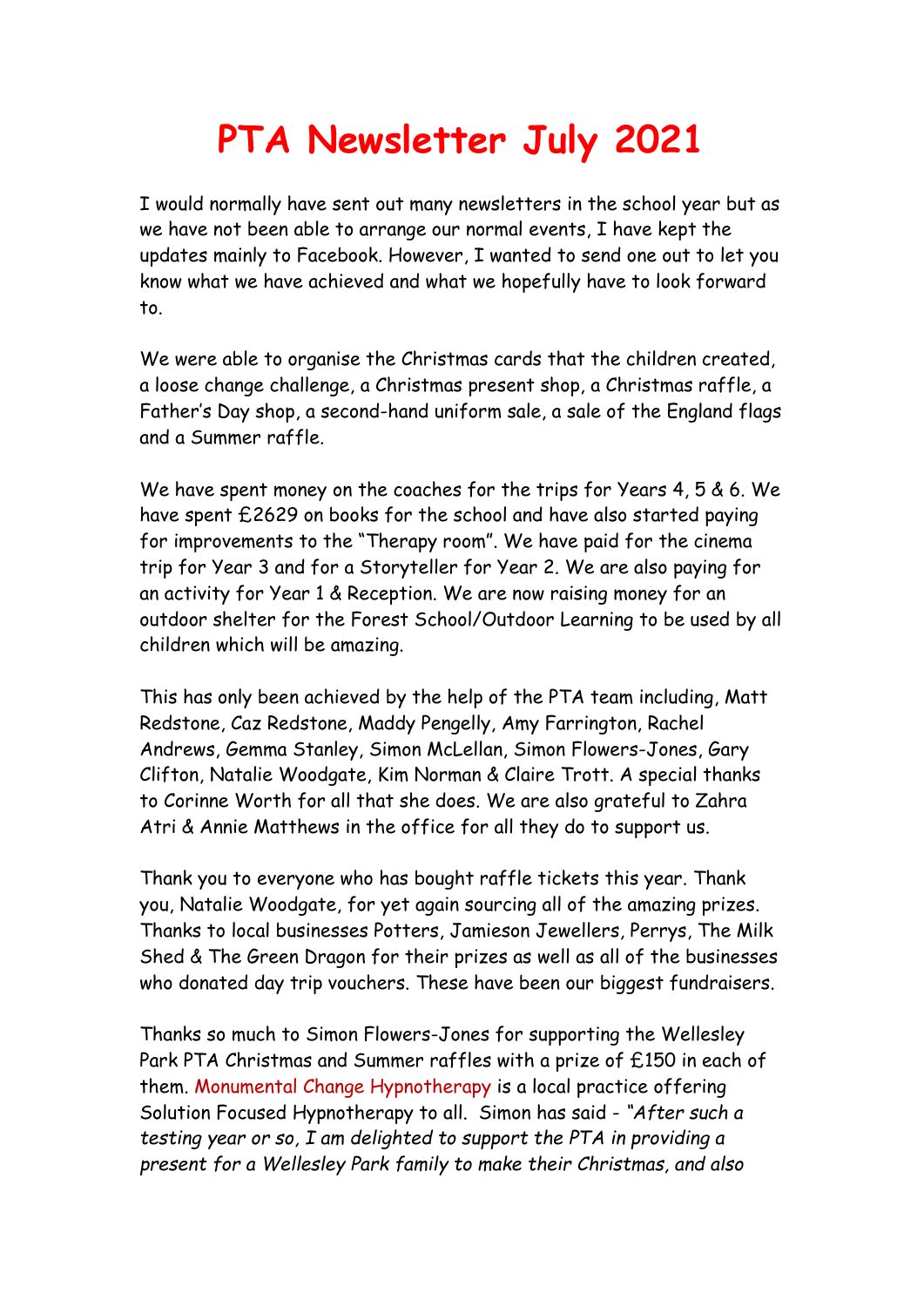*Summer, a little bit more special. Let's face it, 2020 and 2021, for many, has been a time of heightened anxiety and stress, low mood and depression. Our aim here is to offer you a way forward, armed with the right skills and mindset to happily navigate whatever comes your way. Find me at MonumentalChange.co.uk*".

## The future!

We are hopeful that in September we will be able to start arranging events again. However, this will of course be subject to government guidelines. If we can, there will be Bingo Nights, Quiz Nights, discos and Christmas & Summer Fairs, Pamper Evenings as well as the Present Shops. We will also hopefully start back the Friday cake sales and uniform sales. I have already ordered the forms for the Christmas cards! We are always looking for new members to join us so let me know if you would like to get involved.

## Finally

It has been a hard year for the children yet again. Thanks to the amazing team of teachers and TAs that have coped with everything that has been thrown at them and got the children through the year. I would like to wish all of the Year 6 children good luck as they leave to go on to secondary school in September. I would also like to thank their parents for all the support they have given the PTA. On a personal note, before they leave, I would like to thank Maddy Pengelly, Rachel Andrews and Simon McLellan for all their help at so many events and behind the scenes.

I would like to also say goodbye to the teachers and TAs that are leaving that have helped the PTA in so many ways.

Thank you to Anna Wrightson for helping at so many of the Summer and Christmas Fairs. It was really appreciated, and I will miss seeing you every morning with a smile on your face! Thank you for being such an amazing TA as well.

Thank you to Mark Carter, Ruth Weston and Pam Jones for pretty much everything! Mark has been at every Disco & Fair that I have ever organised. He has been in the stocks to raise money and gone above and beyond in every way. I am so grateful for all of your help. Ruth and Pam